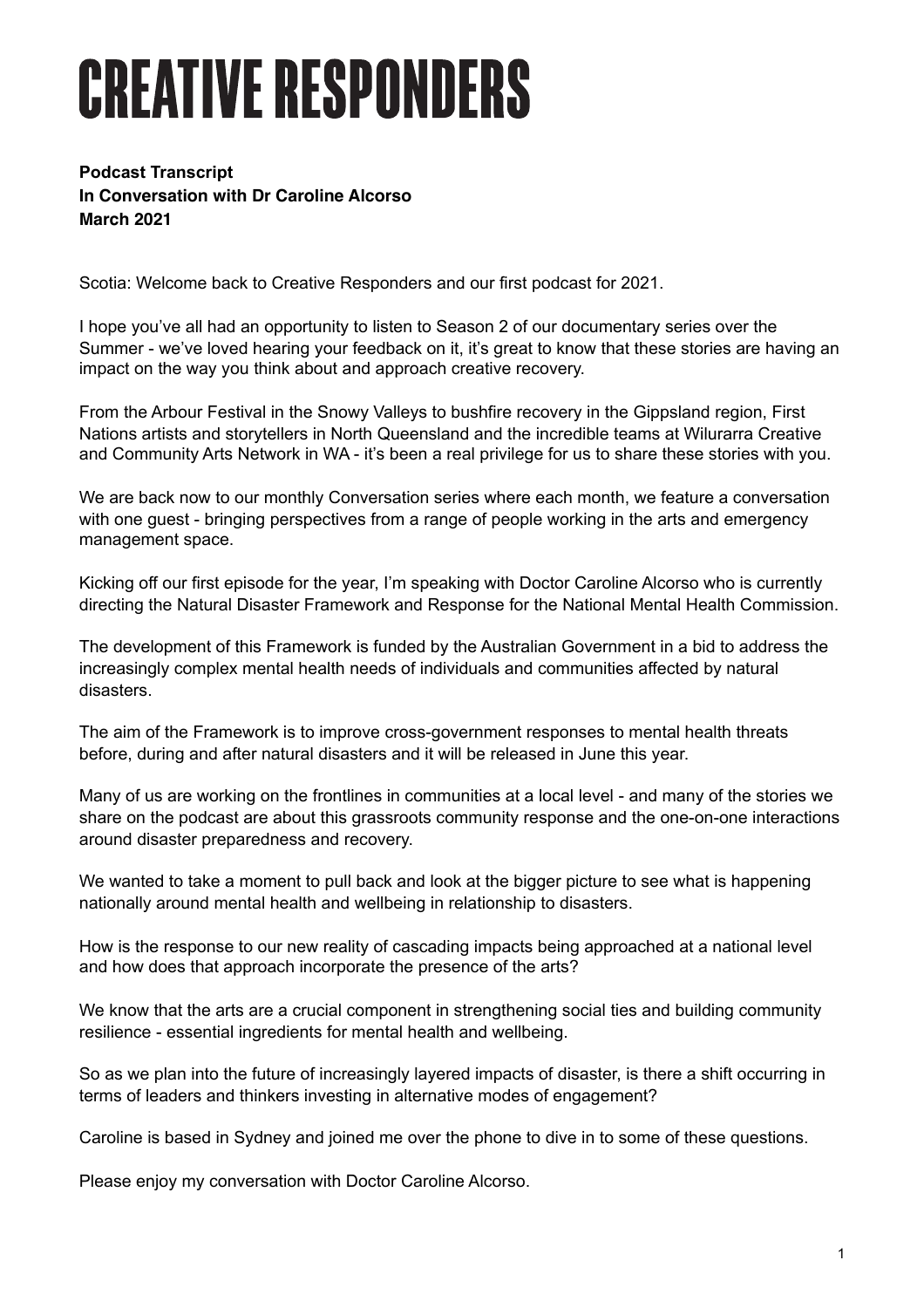Scotia: Welcome, Caroline. I'm calling in from Jagera Turrbal country here in Meanjin, Brisbane. Pretty misty, rainy day here today. So it's very delicious. Where are you calling from?

Caroline: I'm on Eora country, the Eora land of the Gadigal people in Sydney, and it's very hot, hot, clear, sunny. Yeah, but we have had lots of beautiful rain.

Scotia: Yeah. It's so much of this watching the parched land drink it in here but everything is very green. So it's encouraging for at least the rest of the year and a bit of a rest in the fire season. So Caroline, before we talk much about your role with the natural disaster recovery framework and response, can we ask a little about you and who who you are and what your work has been and what's kind of led you to this point in your life?

Caroline: Well, you know, my life isn't, I suppose I'm not one of those people who has a very clear and planned career trajectory so I do end up doing lots of different things.

I am from Tasmania and I guess my first memory of of disasters, and again it was fires, was the 1967 Tasmanian bushfires where we we were driving through flames on the major highway from north to south. And there were many, many people I knew who had to evacuate and who came to school wearing clothes that people had given them and so on.

And that and also it irrevocably changed a lot of the landscape near where I lived, turning it from what had been rainforest into sort of dry sort of semi sclerophyll forest after that all cleared altogether.

But I have worked a lot in community development. I've worked for government in policy and strategy. And my main focus is theme throughout my work has actually been workforce and workforce issues, the world of work but I've also had a sort of secondary, I suppose, specialization in health and I developed something called the National non-English speaking background Women's Health Strategy back way back in the 90s.

And I've worked on other sort of major health initiatives since then and and ended up here. I was doing some work actually on health workforce with the Commonwealth Department of Health a couple of years ago. And sort of this that move transformed into this project with the National Mental Health Commission, which does have a strong workforce focus because the professionalisation of the recovery workforce is an issue certainly for the framework, but of course, it's much more.

Scotia: Can you tell us a little bit about what that what the job is that you're doing with the framework?

Caroline: Yeah. So at the time of the summer fires, as is often the case, you know, a lot of different organisations and governments kind of scramble to offer assistance. And the federal government has been playing a larger role in disasters for some time. And obviously we are having more disasters and they're becoming more intense.

So the the Department of Health, well, there was there was a cross government, across the Commonwealth government, there was a national bushfire strategy and package funding package immediately in response in January 2020, and that involved funding for this framework.

So it involved a lot of other things, obviously, for local economic recovery and for health services and mental health services in particular. But it also, there was also a recognition right at that early stage, by Minister Hunt, that coordination and consistency and having some common language and framework for recovery is a key issue.

You know, even before things had kind of cranked up and started started being rolled out. It's an issue that's come up, of course, many times before in other disasters. So there was money allocated at that time for this National Disaster Mental Health Framework.

And the commission was asked to develop that document and have had a year to do it. So from June to June this year, which is when the framework is being delivered to government.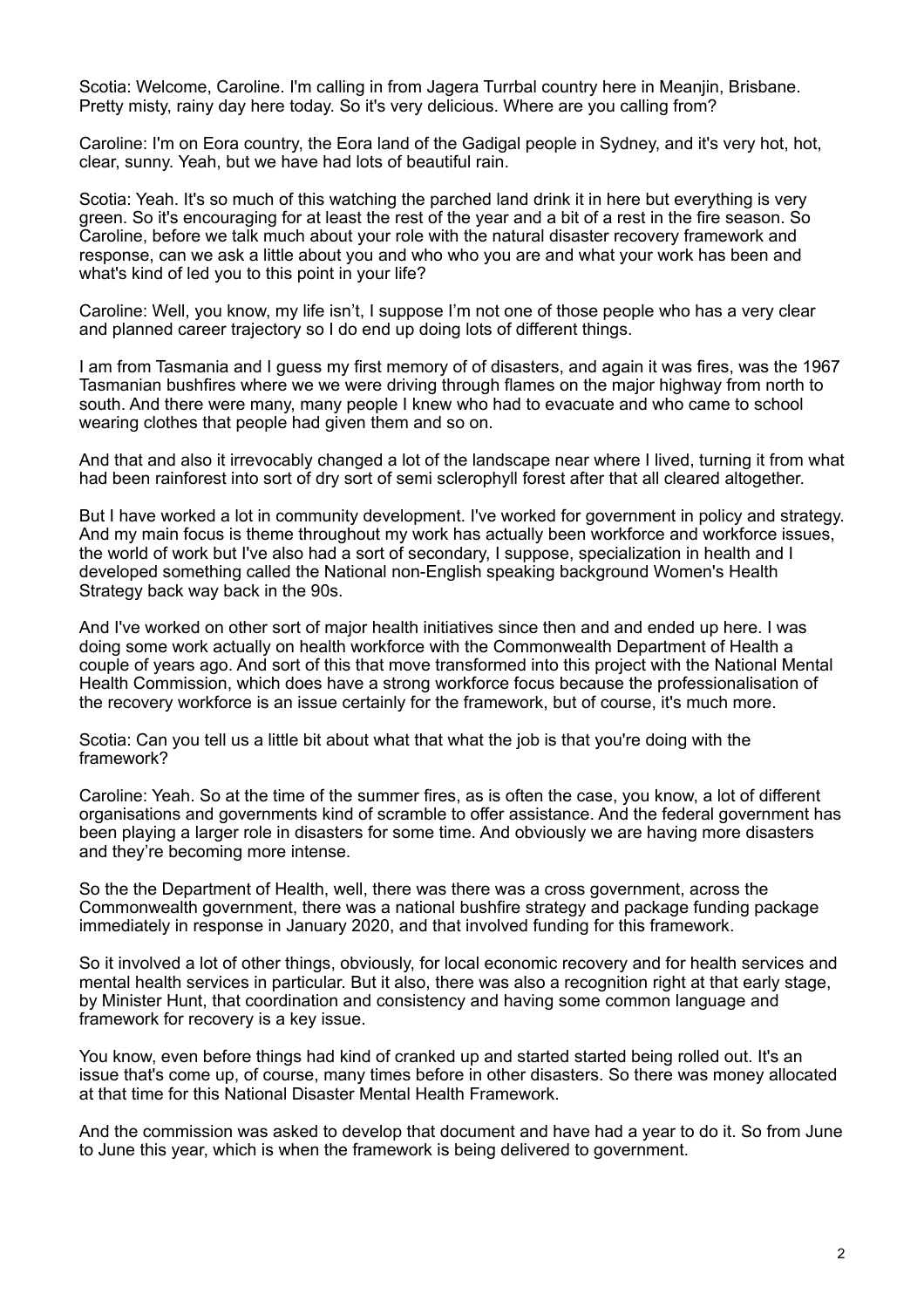Scotia: Yeah, it's interesting, isn't it, that notion of communication and how it becomes the binding, but also the the fragility of systems that we work in and how we always struggle to try and find a way of greater transparency or greater ways of how we communicate across a common language.

But, you know, even just the word 'recovery' is so broadly used, you know, how do we how do we you know, how do we frame ways of being able to have a collective language that everyone is going to be able to agree on?

Caroline: That's right. And we we've actually made the decision in the framework not to use the word recovery very often. Like, obviously, you can use lots of different words at different times, but we've kind of tended to just go with a very simple periodisation for the mental health framework, which is really just - before, during and after and ongoing - those as the phases, because recovery means so many different things.

We don't at all want to give the impression that it's some endpoint or goal that everyone will be aiming for and reach at a certain point because that isn't consistent with people's experiences.

So we're just using that sort of before, after, before, during and after - and then some stakeholders we have been working with have suggested 'after and ongoing' makes more sense to them because the word after has that final…

Scotia: Because there's no line in the sand, is there. Both individually and collectively. It's very hard to define that.

So the scope of this framework obviously is involving involving a whole raft of individuals and stakeholders as emergency management does - it has such a mixed collection of different and diverse sectors of our community. How did you approach that process of consulting and bringing in those multiple partners into this development?

Caroline: Look, we really just used - we were lucky, I would say, in the first place that there were many inquiries and of course, the Royal Commission into National Natural Disaster Arrangements being taking place during 2020.

So we used and read a lot of the submissions that organisations had made to the those commissions and inquiries and a lot of very useful material came out of those. So we didn't have to kind of completely rely on our own new consultations, but we have consulted with about, well, I don't know, something like 115 organisations.

And we also one of the things we noticed very early on was that there seemed to be this real disconnect, which which government a lot of government staff spoke about just between what governments feel like they're doing, which is rolling out a lot of new services, new new money, new new assistance, and what people seem to be experiencing on the ground, which was often nothing's happening, we're not getting help, you know, things are chaotic, et cetera.

So we we thought we'd just with the limited funds we had available, we'd just engage community researchers in a few places for sites, as it turned out, in Queensland and in New South Wales to collect some stories and really detailed personal stories from people about their experiences following a disaster. So in the case of Queensland, it was the monsoon flooding, so it was earlier on it was a couple of years ago now.

And also all of these recent disasters are often accompanied by other disasters. So drought as well in Queensland and in New South Wales.

Scotia: That's something that's a very big part of what we're looking at, isn't it, this cascading impact? We haven't really been shown to be very prepared for the multiple layers of what that means for people

Caroline: No. Very, very complex and challenging, I would say.

So that that has proved very useful because we did that quickly. So it was a bit of a sort of quick and dirty job of just like interviewing people and really trying to analyse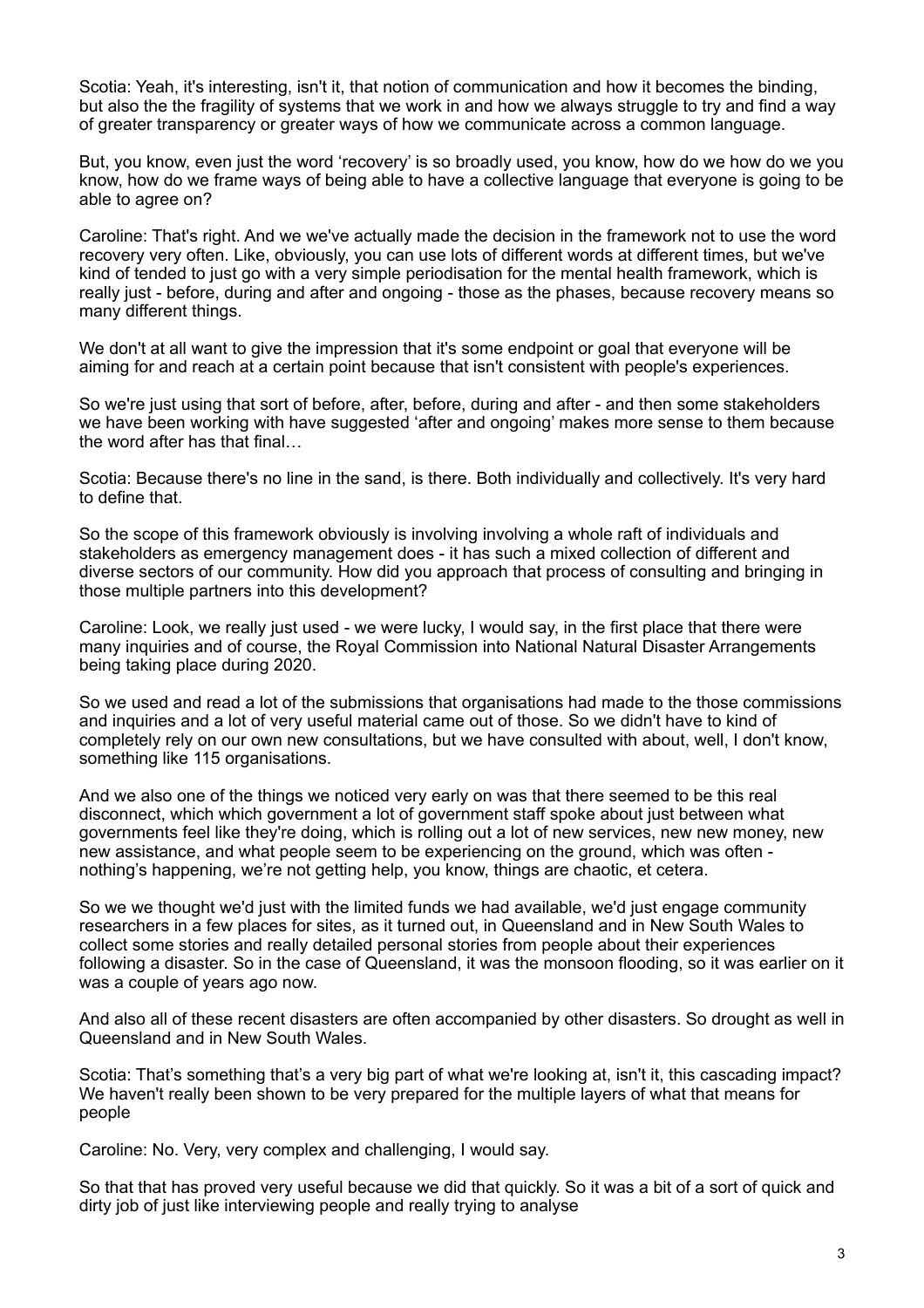We asked University of Melbourne to then help us analyse that research. And it it did prove incredibly interesting because it and it's not the first mental health disaster, mental health research to do this but it did it has shown the light very clearly on the aftermath issues.

So there's mental health impacts of the disaster itself. But then there's the aftermath and everything that happens after the disaster and how that can itself be traumatising, upsetting, anxiety producing, very frustrating, almost as bad as the initial disaster.

Scotia: Yeah. And we know that the underlying issues that were prevalent previously will be exacerbated again in these kind of vulnerable spots.

Caroline: Absolutely.

But we also heard from people who, you know, who really just focused in on the help seeking process and how difficult that was and how they would end up going to 17, 20 different places or calling and not really knowing they were themselves looking for a particular service. They were just looking for help. And it was difficult. You know, a lot of people get given long lists of services or websites.

And, of course, many people are not able to access websites easily following disasters or in rural areas as a whole. And and yeah just how, you know, the whole process of trying to fill in forms and then it being very dispiriting to find out how difficult it was and then not having the right documents and then suddenly the eligibility period had expired and all that kind of stuff that had a really sort of profound cumulative impact on people and made them feel stupid or really dispirited or just alienated and angry..

Scotia: Mmm, and left behind.

I mean, you in this work, you know, there's a lot of talk about the challenges in this space, but also, you know, the term 'post-traumatic growth' has been being used much more now around this idea of positive outcomes for people and people's lives. Did you sort of touch on that as well with your research or.

Caroline: No, not not much of that came out, but of course, it was just, you know, just a small group of people in each place. That and very much a self selected sample. But, yeah, obviously, I'm sure that, you know, there are many people who make a fresh start. I know most most disaster locations, people, a proportion of the population has moved away, and then there's also the possibility of new social strong connections starting in places that have experienced disasters. And I think we've seen quite a lot of that in the Victorian case.

Scotia: It would be great to think that a framework would be there to support and grow, grow that more effectively into the future?

Caroline: Yeah, I mean, the framework will be it won't I mean, it won't be like a sort of manual. There are firstly, there are quite a lot of those already.

Scotia: Too many maybe.

Caroline: And secondly, it can't be that because, you know, disasters are I mean, the response to disasters is very varied across Australia and it is primarily in the hands of the states state governments.

So, you know, it's not really going to be possible for us to say to every state, you need to do this or exactly follow these steps. It won't be that kind of thing.

It'll be more principles, what to watch for, what not to do, simple kind of guidelines. But then need to be worked through at a state level.

Scotia: And if we're looking at this sort of increasing layers of disasters that you mentioned earlier and the idea of so many multiple partners coming in to support communities in this space, what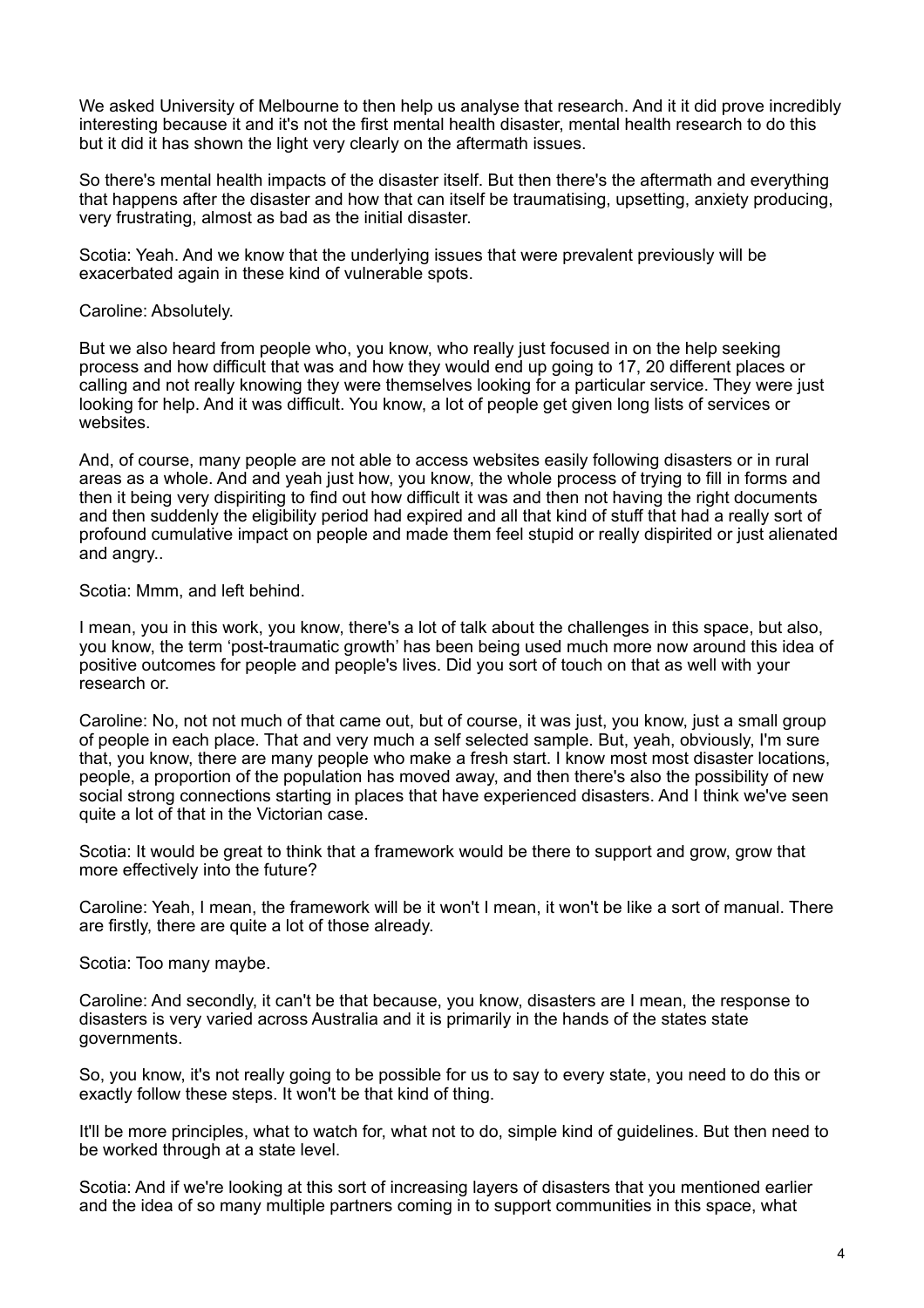where do you see a framework like this opening up opportunities for more diverse ways of engaging around psychosocial wellbeing or community connection, which I'm assuming is a kind of main basis around mental health and wellbeing framework or objective?

Caroline: Well, I think I mean, I think the the bushfire recovery package from 2020, I mean, it was already a good start in that respect.

A lot of money from that package went into and from the subsequent packages went into community mental health and wellbeing grants or support at the grass roots kind of level rather than medical services. There was also a lot of money put into medical services and free medicare sessions and so on.

And quite a lot of that has not been taken up. And that's in part that's a question of 'yet' because, you know, certainly everyone's very aware that it's a long period in which such services may be called on.

But what was received very well was local community funding for different activities. And some primary health networks have already shown very innovative ways of rolling that money out of engaging large communities or different small communities in different parts of their region in codesign processes and doing that very well.

So I think there's already a lot of developing practice in the area. And as I said, a recognition that it's it's community capital, community connections and helping communities rebuild that is really important.

Scotia: Well, it is that collaboration, isn't it, that if you're if you're engaging people around things where there's a kind of willingness to attend or participate because it's a safe entry point, that then to connect that in with the mental health services or workers that can build a relationship towards more, more individualized support then that is always such a Win-Win isn't it.

Caroline: Yeah, but it's always bearing in mind that it's really only ever going to be a small percentage probably that need more specialised services that the vast majority, it's more about generalised kind of just psychological first aid support for, for children perhaps.

You know, different particular groups are more vulnerable and might need more and more kind of wellbeing, style services and support.

But I think the biggest threat is probably just to have funding. So much funding is short term, you know.

So I think you get a lot of people I mean, in some regions in New South Wales, there are, you know, five or even seven in some kind of recovery co-ordinator people for people in a region who are doing some kind of community development / liaison / engagement / network building, but so many you know, and then then many of them, the funding will cease and the people who have developed those really valuable skills and networks will continue. And the next lot of people will start again next time there's a disaster.

And I think, of course, we have now a new federal government agency being stood up, which is the National Resilience Recovery and Relief Agency, so that certainly promises to be, to provide a more kind of constant and ongoing set of services, so that's a really good thing.

Scotia: Yeah, so it's that endless issue of of knowledge being lost in the cycle of it all. Yes, very frustrating.

Well, I suppose we see culture and the arts as a primary space and a primary tool for opening up safe spaces and to co-collaborate, as we talked about earlier, with wellbeing organisations and community organisations that are very localised level as well as a structural level.

And what, do you have any sense from your own world about the role that culture in the arts could potentially play or does play that you're that you're seeing through your own practice?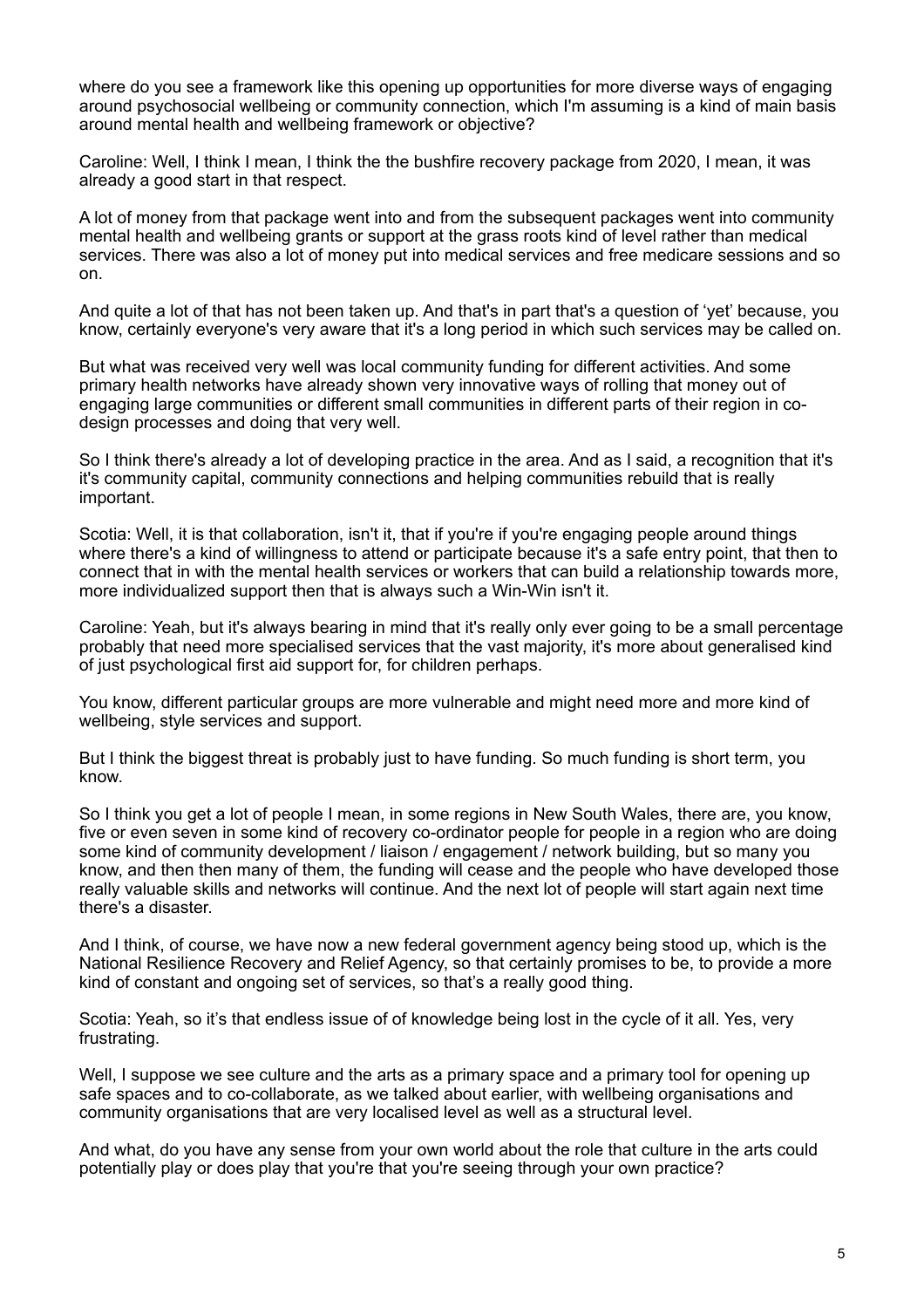Caroline: I suppose through our own work, we've seen a lot of the initiatives that have been established for children and they seem to be highly successful and really fantastic.

I mean, there are quite a lot of different examples of of arts projects and of history, local history, local disaster preparedness style projects that involve the arts, storytelling videos, making videos and, you know, different cultural kind of styles, performance, etc..

So I think there's a lot of great examples again and also that are well documented there are, of course, many on your own website. There are some on the Australian Institute for Disaster Resilience website as well.

And there was extra funding again nationally for schools for this kind of initiative. So, yeah, I think I think the arts, you know, it's quite everyone, you know, I think does recognize the importance of the role of the arts in bringing people together and helping people therapeutically with a really traumatic situation.

So I suppose we'll I mean, we'll really just be emphasizing that in the framework, providing some examples and there will be a special background document on children and young people.

Scotia: Great. And in your in your process, what has been the engagement around First Nations knowledge? We know certainly from a cultural perspective the value and importance of leading with the kind of knowledge that they have around response and recovery and survival - what's been the process of looking at that lens on this,

Caroline: We've we've engaged a lot through NACCHO, the National Association of Aboriginal Community Health Organizations - and we have a representative from Gippsland and East Gippsland Aboriginal Cooperative on our expert advisory group. We also have a representative of the National Indigenous Agency on our steering committee so we've we've we've got some input there. And again, we will be, of course, talking about their role, specific issues for Aboriginal people, quite you know, quite prominently in the framework.

Scotia: I think that became a very large part of our conversation in this 2020 fire season, became a very strong part of that national dialog.

Caroline: Yeah, particularly. I mean, the thing that has come through to us, apart from the the fire issues and, you know, cultural burning and different responses and preparation that is needed in Australia is also just the specificity of services that people, many indigenous people don't necessarily feel comfortable going to all of the mainstream services often funded.

It's far more effective to fund services that are local and that people trust and have confidence in. So that's another really strong thing.

Scotia: And so after the framework has been released, what's next for you? Do you know where you head from here?

Caroline: No, I don't exactly know. But I've got quite a few other things that I do as well.

So I'm looking forward to having probably a bit of less frenetic time. But I'm sure there will be some follow up work from the framework as well, because we'll be wanting to talk about the framework and communicate, you know, its its key lessons.

Scotia: It's so important because it's all very well to have a document on a shelf but how do you make it live is the next true challenge isn't ita.

Caroline: Yeah, absolutely.

Scotia: Well, thanks, Caroline for joining us today. It's always a fascinating conversation and we're really looking forward to seeing what the framework presents for us and how we can kind of connect in and work more effectively with our colleagues in this work.